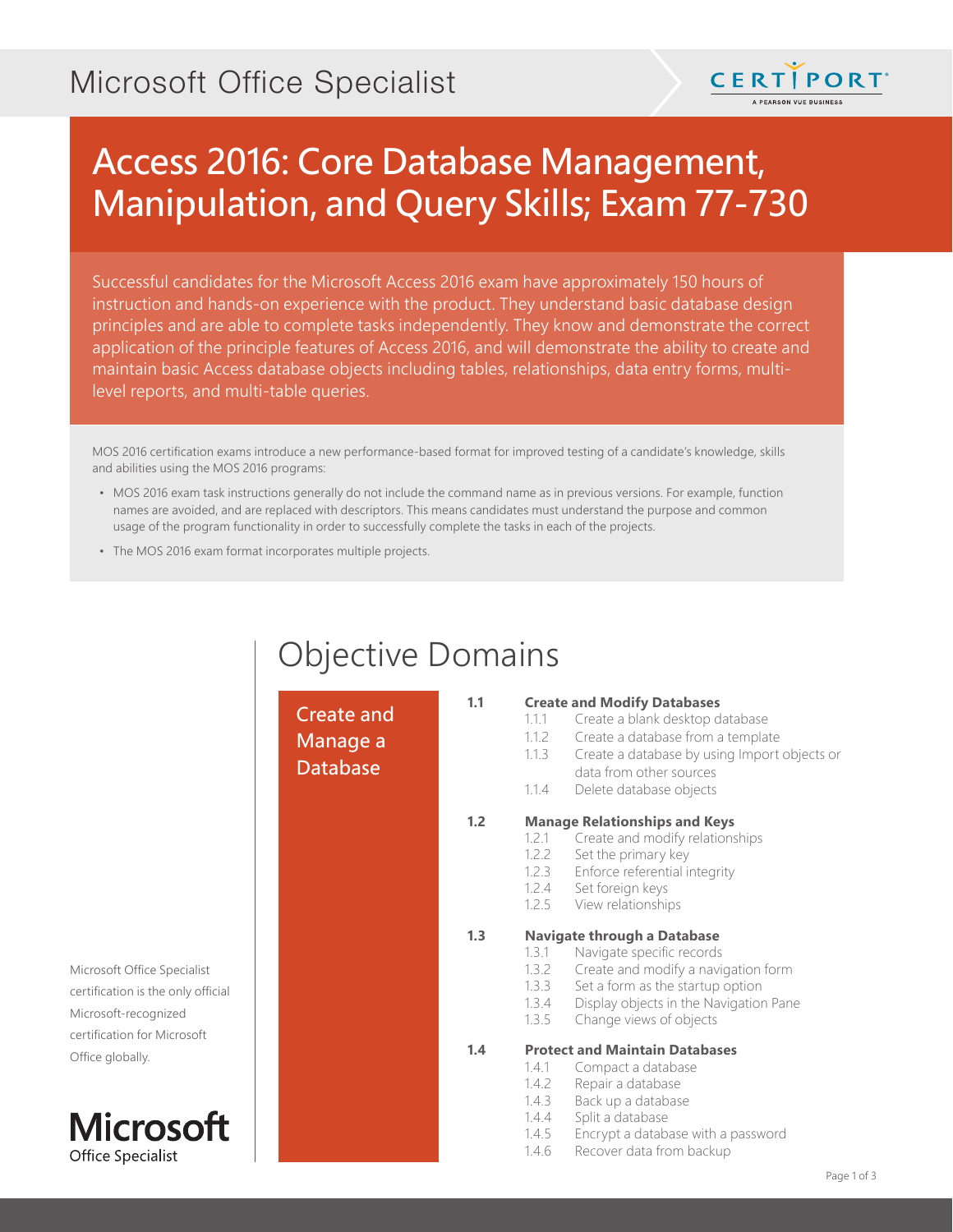### MOS Access 2016

| <b>Create and</b><br>Manage a<br><b>Database</b> | 1.5 | <b>Print and Export Data</b><br>1.5.1<br>Print reports<br>1.5.2<br>Print records<br>1.5.3<br>Save a database as a template<br>1.5.4<br>Export objects to alternative formats                                                                                                                                                                           |
|--------------------------------------------------|-----|--------------------------------------------------------------------------------------------------------------------------------------------------------------------------------------------------------------------------------------------------------------------------------------------------------------------------------------------------------|
| <b>Build Tables</b>                              | 2.1 | <b>Create Tables</b><br>2.1.1<br>Create a table<br>2.1.2<br>Import data into tables<br>2.1.3<br>Create linked tables from external sources<br>2.1.4<br>Import tables from other databases<br>2.1.5<br>Create a table from a template with application parts                                                                                            |
|                                                  | 2.2 | <b>Manage Tables</b><br>2.2.1<br>Hide fields in tables<br>2.2.2 Add total rows<br>2.2.3 Add table descriptions<br>2.2.4 Rename tables                                                                                                                                                                                                                  |
|                                                  | 2.3 | <b>Manage Records in Tables</b><br>2.3.1 Update records<br>2.3.2<br>Add records<br>2.3.3<br>Delete records<br>2.3.4<br>Append records from external data<br>2.3.5 Find and replace data<br>2.3.6<br>Sort records<br>2.3.7<br>Filter records                                                                                                            |
|                                                  | 2.4 | <b>Create and Modify Fields</b><br>Add fields to tables<br>2.4.1<br>2.4.2<br>Add validation rules to fields<br>2.4.3<br>Change field captions<br>2.4.4<br>Change field sizes<br>2.4.5<br>Change field data types<br>2.4.6<br>Configure fields to auto-increment<br>2.4.7<br>Set default values<br>2.4.8<br>Using input masks<br>2.4.9<br>Delete fields |
| Create<br>Queries                                | 3.1 | <b>Create a Query</b><br>3.1.1<br>Run a query<br>3.1.2<br>Create a crosstab query<br>3.1.3<br>Create a parameter query<br>3.1.4<br>Create an action query<br>3.1.5<br>Create a multi-table query<br>3.1.6<br>Save a query                                                                                                                              |
|                                                  | 3.2 | <b>Modify a Query</b><br>3.2.1<br>Rename a query<br>3.2.2<br>Add fields<br>3.2.3<br>Remove fields<br>3.2.4<br>Hide fields<br>3.2.5<br>Sort data within queries<br>3.2.6<br>Format fields within queries                                                                                                                                                |